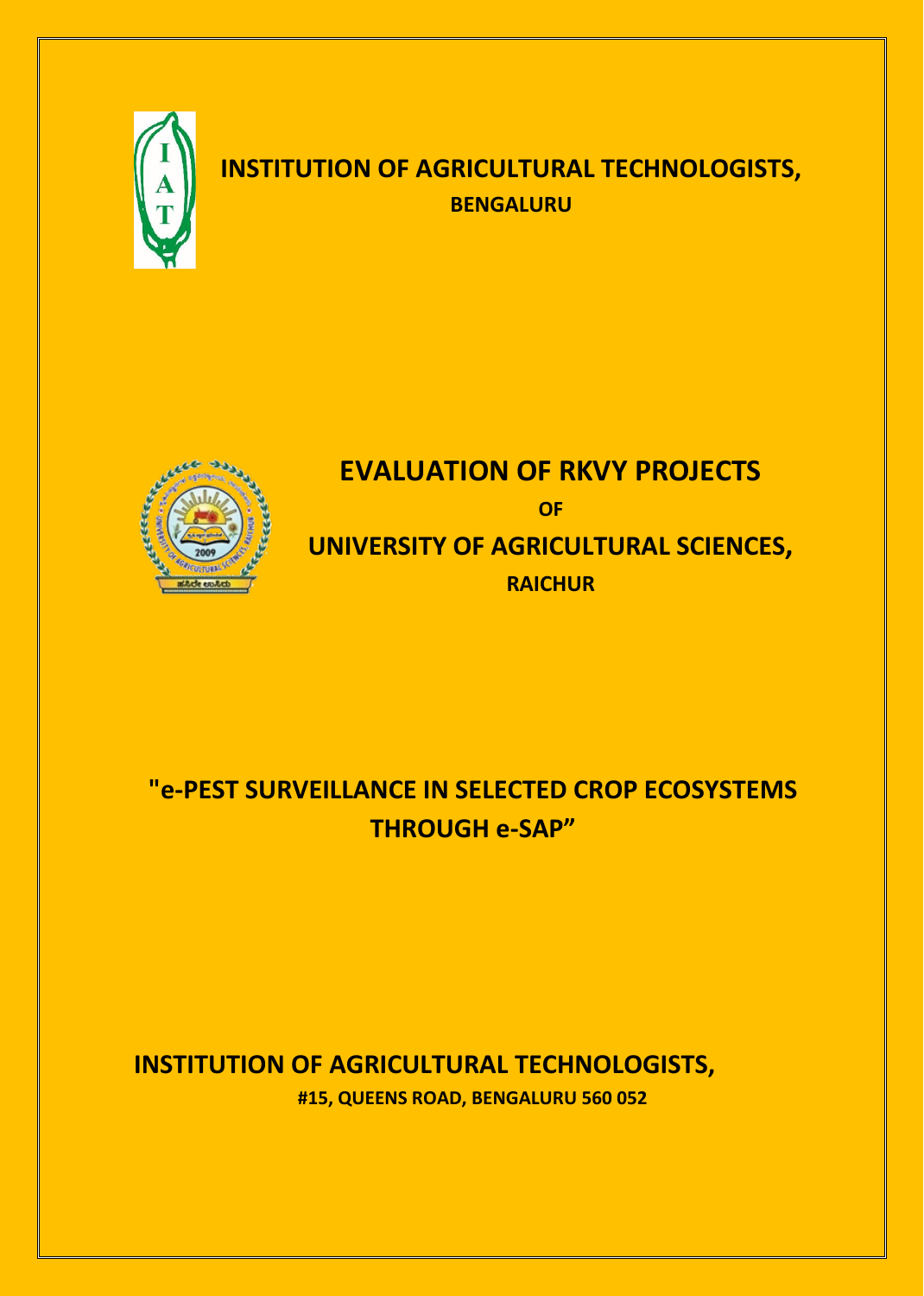## **"e-PEST SURVEILLANCE IN SELECTED CROP ECOSYSTEMS THROUGH e-SAP"**

### **EXECUTIVE SUMMARY**

Given the changing climatic conditions, and unreliable and erratic rainfall pattern that require adoption of new types of crops and farming skills. Farmers are mostly in desperate need of information on modern farming methods and practices that can increase the yields of their farms. The highly variable rainfall of 400 -6000 mm distributed across 40-100 rainy days besides the extreme weather events cause significant variability of crop yields. The low productivity of crops is also due to imbalanced input uses, gap in access to modern technologies and absence of technological break throughs post green revolution. In meeting the need and to improve agricultural productivity, mobile-based phone technology can be leveraged to provide farmers with timely, relevant and accurate agricultural technological information ranging from farm preparation to pre-harvest and post-harvest crop and farm produce management. Indeed, access to mobile-phone connectivity has empowered the consumers and is significantly driving economic growth as users can now access most essential services including market financial services and credit facilities, health and education services, and utilities through their mobile phones to ensure food security and to improve agricultural productivity, mobile-based phone technology has been exploited and leveraged to provide farmers with relevant, accurate, timely and consumable agricultural information ranging from farm preparation to preharvest and post-harvest crop and farm produce management.

This includes information on pest and disease control, precision farming and irrigation, market availability and produce pricing, access to credit facilities and extension services among others including livestock management.

Crop yield losses due to insect-pests, diseases, weeds, nematodes and rodents range from 15-25% in India, amounting to 0.9 to 1.4 lakh crore rupees annually. Although pesticide use per hectare (0.57 kg/ha) is lower in India and Maharashtra ranks third (0.73 kg/ha) after Andhra Pradesh and Punjab, pesticide residues in produce have been high mainly due to the indiscriminate use of chemical pesticides (Vennila et al, 2016). In addition, lack of awareness on the label claims and waiting periods before harvest aggravates the problems. Farmers are also unaware of the environment friendly biopesticides that constitute 4.2% of the India's total pesticide market. Surveillance of crops to detect early signs of buildup of pests and diseases is crucial for the success of IPM. For timely and effective intervention in the face of an emerging pest/ diseases situation, it is necessary for the surveillance data to be interpreted by technical experts and advisories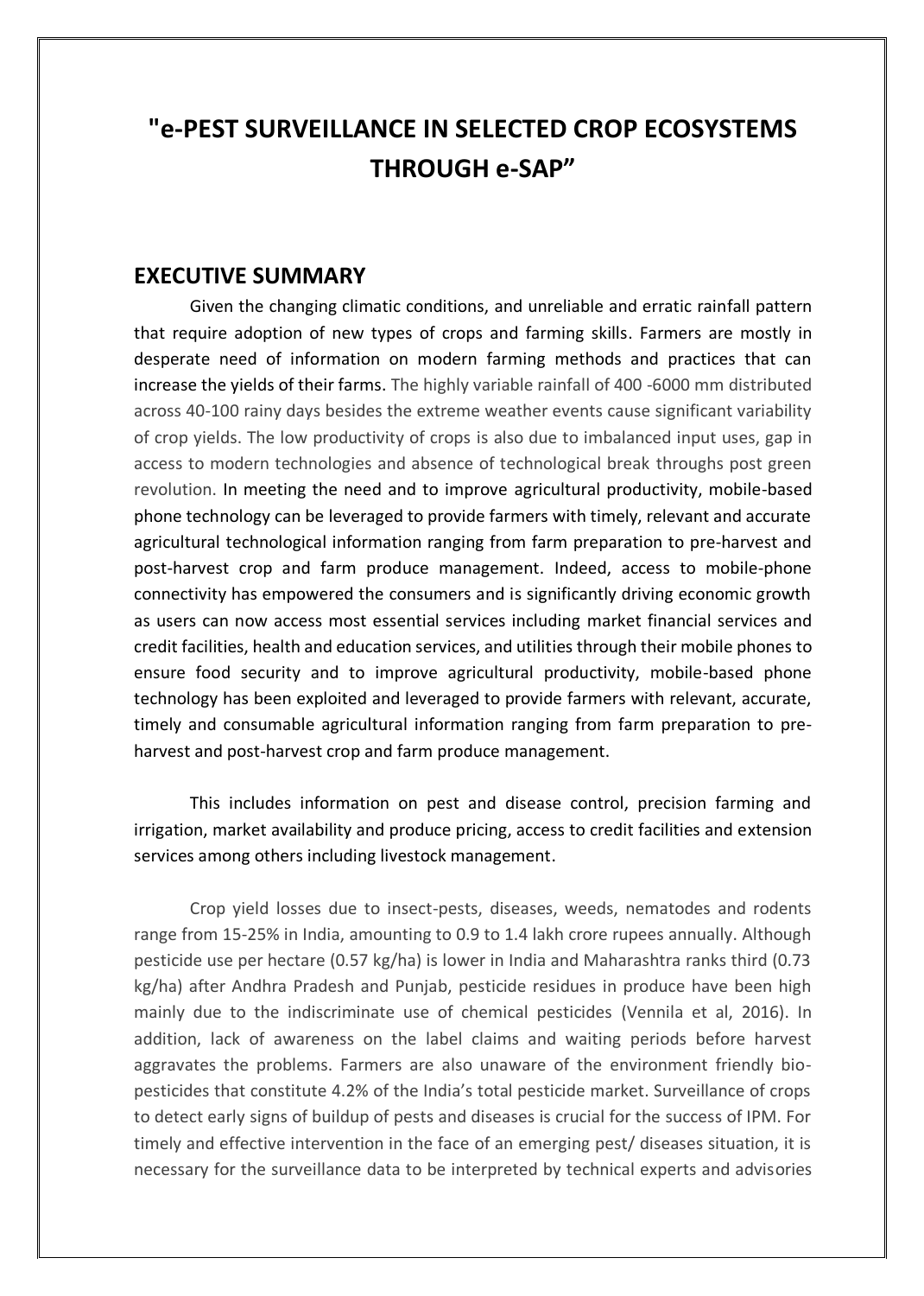#### e-PEST SURVEILLANCE IN SELECTED CROP ECOSYSTEMS THROUGH e-SAP

issued in real time. Delay in issuing an advisory could lead to a breach of the economic threshold level of the pest leading to loss in production and quality. Rashtriya Krishi Vikas Yojana (RKVY) launched by Government of India during XI Plan provided flexibility to choose innovative and pervasive use of Information and Communication Technology for reaching out to the farmers to assess the pest scenario in their fields, and for issue of real time pest management advisories through short message service (SMS).

A web-based decision support system called e-pest surveillance system (CROPSAP) was developed and implemented for effective and regular pest monitoring in soybean [*Glycine max* (L.) Merrill] and cotton (*Gossypium spp*) crops in Maharashtra. These systems are being implemented in different states like Odisha, Punjab, Madhya Pradesh and Haryana.

The success of CROPSAP in Maharashtra in field crops motivated the officials of Department of Horticulture of the Maharashtra State to adopt ICT-based pest surveillance for horticultural crops. ICAR-NCIPM with its expertise in ICT-based pest management solutions in collaboration with multiple institutions of Indian Council of Agricultural Research with State department officials of horticulture and farmers of target fruit crops are involved in programme implementation. Horticulture pest surveillance and advisory project (HortSAP) – Maharashtra, was initiated from 2011-12 initially for Mango, Pomegranate and Banana followed by the expansion to other fruit crops *viz.,* Sapota, Orange (Nagpur Mandarin) and Sweet Orange (Mosambi) since 2014-15.

"E-National Pest Reporting and Alert System" in pulse crops is a unique ICT based decision support system, which is very effective and easy to operate through a centralized server system at National Centre for Integrated Pest Management (NCIPM), New Delhi, connected with internet and mobile phones. This system has developed to cater to the needs of rural farmers of India, who grow pulse crops.

Keeping the above in view, the project, **"e-PEST SURVEILLANCE IN SELECTED CROP ECOSYSTEMS THROUGH e-SAP"** was sanctioned under Rashtriya Krishi Vikas Yojane (RKVY) during 2014-15 and was taken up by University of Agricultural Sciences, Raichur. Dr. A. Prabhuraj, Professor of Entomolgy, College of Agriculture, Raichur was the Principal Investigator. Originally e-surveillance in Rice, Cotton and Soybean was taken up in Raichur, Bidar, Koppal, Yadagir and Ballari. The details of the project are as under: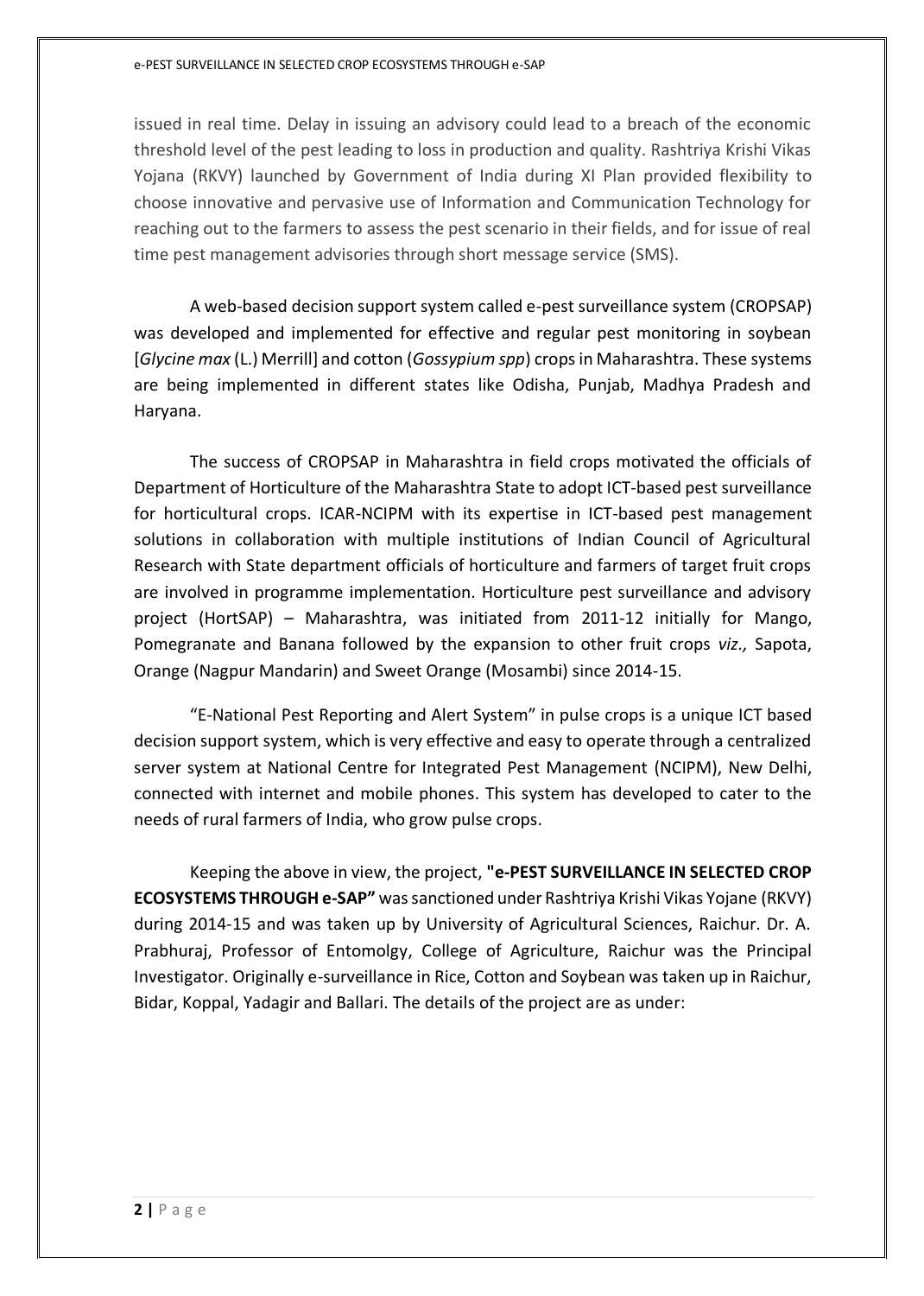| 1. | <b>Title of Project</b>                                                 | $\ddot{\cdot}$       | "e-PEST SURVEILLANCE IN SELECTED<br><b>CROP</b><br><b>ECOSYSTEMS THROUGH e-SAP"</b>   |
|----|-------------------------------------------------------------------------|----------------------|---------------------------------------------------------------------------------------|
| 2. | Principal<br>officer<br><b>Nodal</b><br>and                             |                      | Dr. A. Prabhuraj,                                                                     |
|    | Investigator                                                            | $\ddot{\cdot}$       | Professor of Entomology and Project Leader,                                           |
|    |                                                                         |                      | of Agriculture, University<br>of<br>College                                           |
|    |                                                                         |                      | Agricultural Sciences, Raichur                                                        |
| 3. | Implementing Institution (S) and<br>other collaborating Institution (s) |                      | College of Agriculture, Raichur, ARS Bidar,<br>Gangavathi, Koppal, Ballari and Yadgir |
| 4. | of<br><b>of</b><br>Date<br>commencement<br>Project                      | $\ddot{\phantom{a}}$ | 2014-15                                                                               |
| 5. | <b>Approved date of completion</b>                                      | $\ddot{\cdot}$       | 2014-15                                                                               |
| 6. | <b>Actual date of completion</b>                                        | $\ddot{\cdot}$       | 2014-15                                                                               |
| 7. | <b>Project cost</b>                                                     | $\ddot{\cdot}$       | Rs. 81 lakhs                                                                          |

#### **OBJECTIVES**

#### **The objectives of the project were as under:**

- 1. To provide pest identification and latest pest management strategies to the farmers of the region for major crops
- 2. To generate pestilence data in the selected districts based on regular sampling.
- 3. To develop additional features that significantly enhance the functionalities of e-SAP.
- 4. To empower field staff of e-SAP of the selected districts of the region.

The focus of Evaluation is:

- 1. to understand the effectiveness of the e-SAP tool in identification, quantification and intensity based recommendation for management of pests.
- 2. To assess whether e-SAP tool is effective in sending advisories to farmers for management of all pests.
- 3. To examine whether farmers are in a position to understand the severity of pest problem and are able to take up management efforts for better control of pests and higher farm returns.
- 4. To examine whether e-SAP tool can be standardized to extend the services to farmers in management of pests in different crops.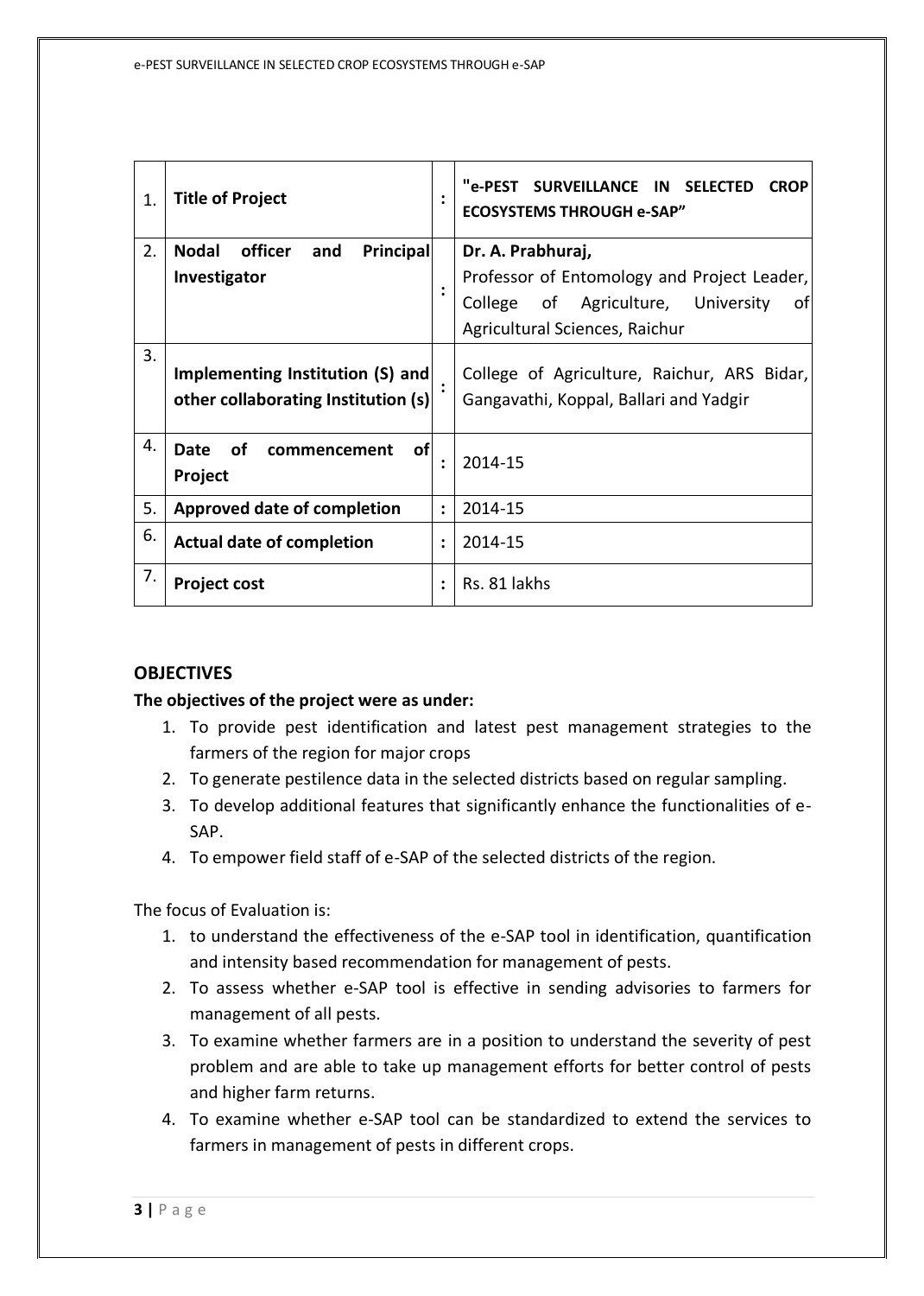5. To examine whether information generated by e-SAP tool can be effectively used to lay down policy guidelines in management of pests.

The intention of the project is

- a. To evaluate the effectiveness of e-SAP in issuing advisories to farmers for management of pests.
- b. To examine whether the tool can be further improved to cover more crops and
- c. To evaluate whether e-SAP tool can be used to generate and analyse data on pest intensity overlaid with climatic variations so that effective prophylactic measures can be initiated for effective management of the pests.

### **FINDINGS AND DISCUSSION**

Use of the tool of Information and Communication Technology (ICT) in survey of incidence of pests and diseases is a systematic and rigorous approach to pest surveillance and management. It speeds up the pace of IPM implementation on a wider area through adoption of pre-emptive actions of pest management which could mitigate the impending pest outbreaks, and could showcase the minimization of yield losses due to crop pests *vis a vis* success of IPM. e-pest surveillance using Electronic Solutions against Agricultural Pests (e-SAP) is a path-breaking ICT system dedicated for crop health management. The scientists at the University of Agricultural Sciences, Raichur have successfully developed the application. The application which was initially confined to few crops and districts has been extended to a total of 40 crops including horticultural crops and to the entire state.

The e-pest surveillance was initially confined to soybean crop in Bidar, paddy in Koppal and Ballari and cotton in Raichur and Yadgir districts. Encouraged by the positive response received from farmers and field functionaries, the surveillance was extended to a total of 40 crops including horticultural crops and was extended to the entire state. The application now acts as a connecting link among all stake holders (Farmer – Field Officer – Scientist – Administrator – Policy maker) in agriculture and horticulture on a single platform in real time in the field of crop health management.

Scientific survey protocol has been developed for identification, quantification of pests and for management solutions. Totally 17 experts in Agriculture and 17 experts in Horticulture have been enrolled for validation of the management strategies as advisories to cover over 40 crops and for content management.

Device management is being done by experts in the field. The software is upgraded to the latest Android version (6.1 and above) and made device independent.

More than 1,000 extension officers in the Departments of Agriculture and Horticulture have been trained is using the application. An important feature of e-SAP is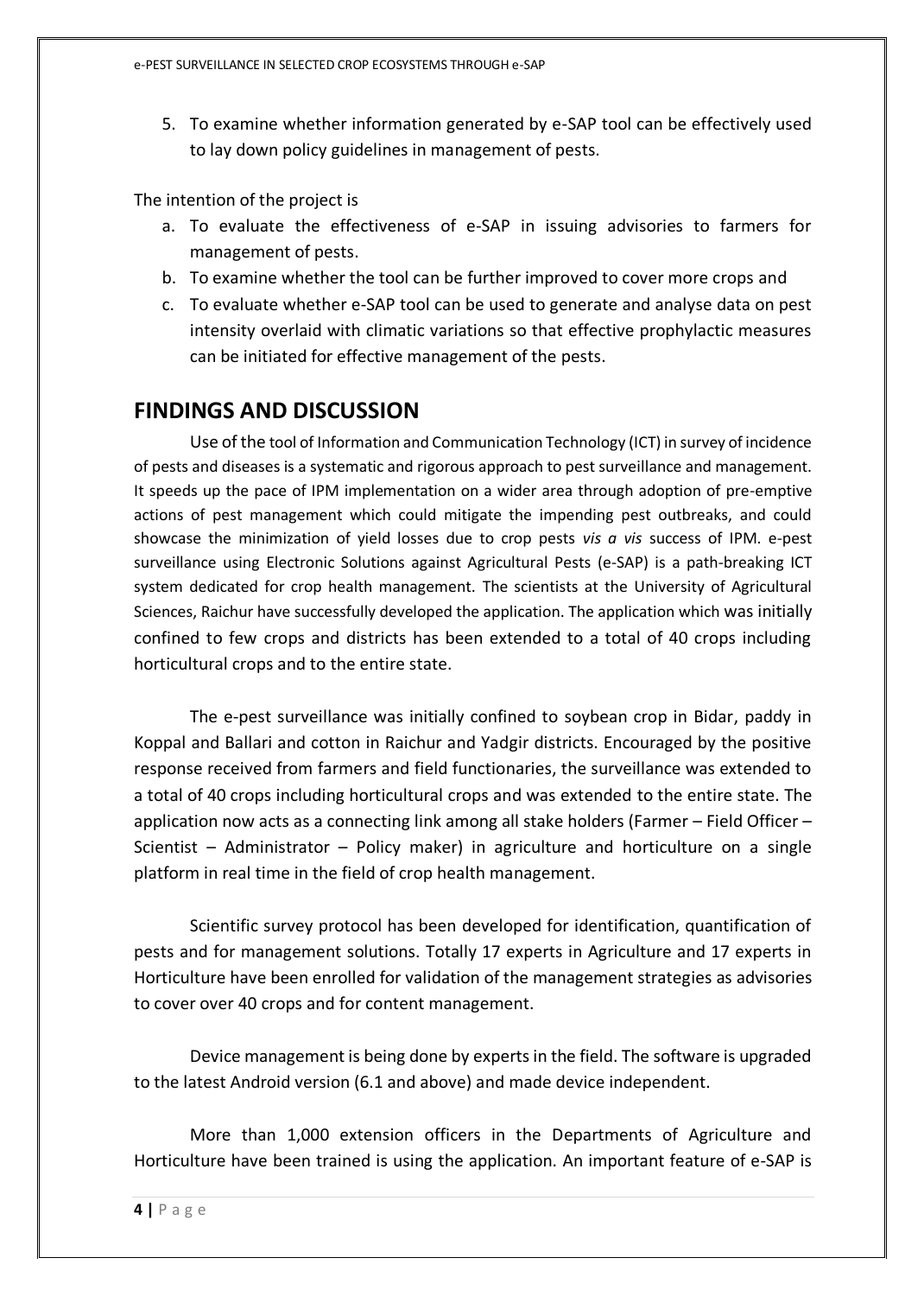the ability to capture farmer-specific data in the field and build database of the activities of each farmer. All relevant details of each farmer and the crop raised, including acreage, images, etc., are captured on the field device and a database is created in the cloud, which is accessed through the web application. Every farmer is identified by a unique number with which a log of all his activities across time is created and made available for further use. Also, opportunities to capture any information on farm activity are made available.

Fields belonging to more than 32,000 farmers have been surveyed under e-pest surveillance and more than 1,00,000 advisories have been given. The application has been found to identify pest incidence with 90 to 95% accuracy.

While selling ineffective (and sometimes, spurious) substances has drastically come down and the quantity of pesticides applied has also been according to the prescription, which has reduced indiscriminate usage of pesticides, quantification of savings on use of pesticides is yet to be done.

#### **Impact**

A study on "*perception analysis of e-SAP by farmers in the districts of implementation of e-SAP"* conducted by the Extension Department has revealed highly positive response from the farmers (70% of the sample farmers gave positive response) regarding the power of the technology in all aspects of crop protection. e-SAP has helped farmers overcome a major difficulty - reliable identification of their crop pest problems. Further, e-SAP has effectively driven the concept of quantification of the pest problem and has introduced the concept of pest-intensity based management system. Today, many farmers are receiving printed prescriptions to carry to the retailers and demand the same chemicals to be given to them.

Scientists have discovered many new pest problems in their areas of operation through e-SAP. More important has been the fact that identification of the new problems and their pest management strategies can be disseminated to the field devices in just minutes, such that the field users can henceforth manage these problems by themselves. Certain area-wide decisions have been taken by managers on the basis of data made available in real-time through e-SAP system.

Use of "e-pest surveillance system" as a tool in pest management, benefited the farmers in terms of lesser pest incidence vis-à-vis conservation of beneficial insects by timely action with appropriate plant protection measures and popularisation of ecofriendly management practices. The programme also benefited in terms of employment generation, knowledge sharing among technocrats and efficient extension of pest management technologies. This technology applied 1st time for the purpose of pest management in India resulted in encouraging response from all the stakeholders.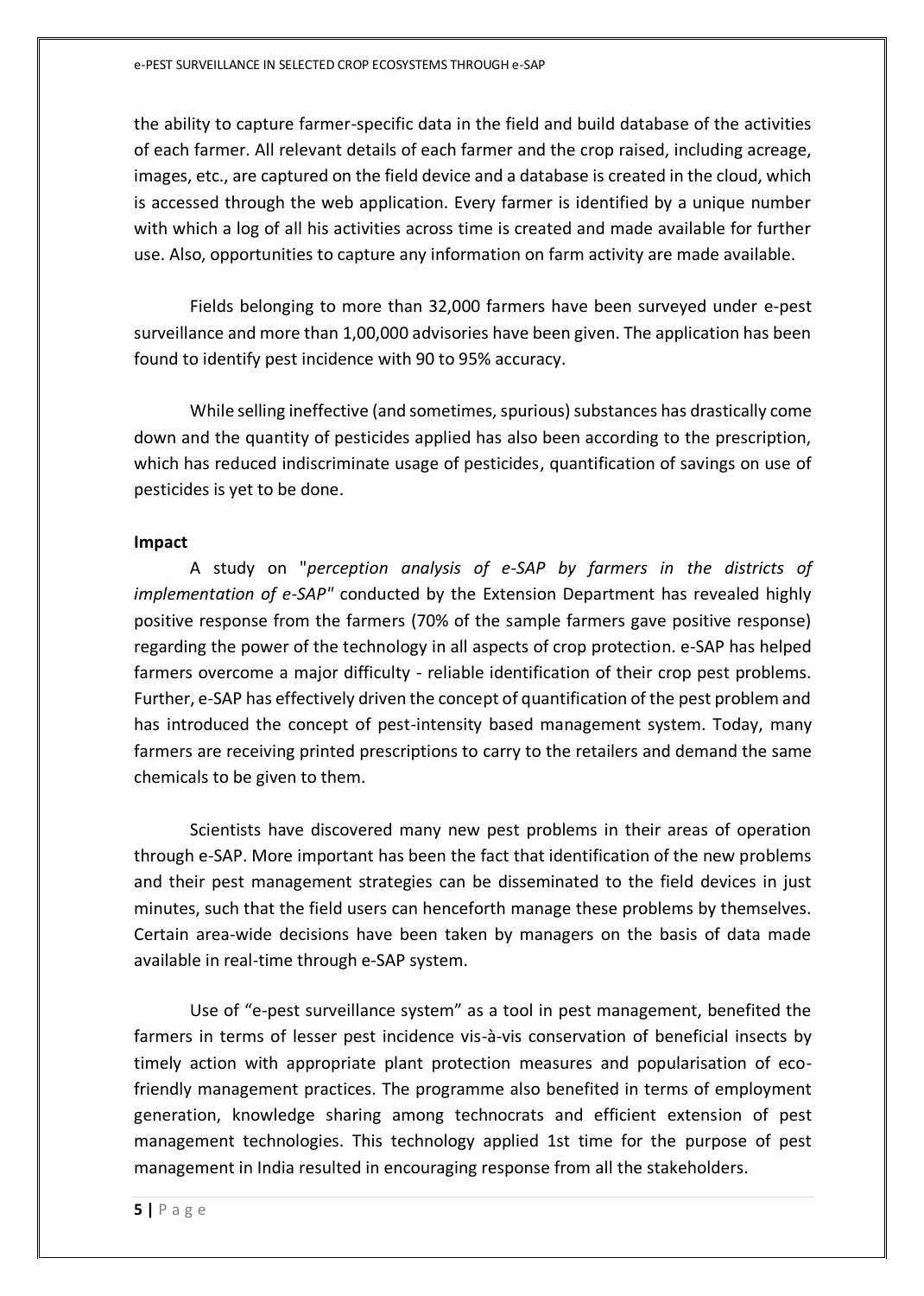Electronic Solutions against Agricultural Pests (e-SAP), a novel ICT application developed by Dr. Prabhuraj. A and his team of University of Agricultural Sciences, Raichur bagged the "**e- agriculture ICT initiative of the year 2014**" award at national level. This award was instituted by Associated Chambers of Commerce and Industries of India (ASSOCHAM). The award was conferred in the "*National Conference on Information Communication Technologies and awards*" held at Hotel Le Meridian, New Delhi on 4th March 2014. Dr. Prabhuraj A, Project Leader and Mr. Y. B. Srinivasa, Associated Leader of e-SAP received the award from Dr. R. Chandrashekhar, President, NASSCOM. The award was conferred to e-SAP in recognition to the innovative approach adopted for integrating all the stake holders in agriculture on a single platform.

Research paper on "e-SAP: a complete ICT Solutions for Agricultural Extension" was conferred with "Best paper award" at National Conference on VIIth National Extension Education Congress held during 8-11 Nov. 2014 at ICAR RC for NEHR, Umiam, Meghalaya. The award was conferred to e-SAP in recognition to the innovative approach to strengthen the Indian Agricultural Extension system.

### **REFLECTIONS AND CONCLUSIONS**

- 1. Use of the tools of Information and Communication Technology (ICT) in survey of incidence of pests and diseases is a systematic and rigorous approach to pest surveillance and management and is a multi-disciplinary approach.
- 2. It speeds up the pace of IPM implementation on a wider area through adoption of preemptive actions of pest management which could mitigate the impending pest outbreaks, and could showcase the minimization of yield losses due to crop pests vis a vis success of IPM.
- 3. e-pest surveillance using Electronic Solutions against Agricultural Pests (e-SAP) is a pathbreaking ICT system dedicated for crop health management. The scientists in the University of Agricultural Sciences, Raichur have successfully developed the application. The application which was initially confined to few crops and districts has been extended to a total of 40 crops including horticultural crops and to the entire state.
- 4. Scientific survey protocol has been developed for identification, quantification of pests and for management solutions. Totally 17 experts in Agriculture and 17 experts in Horticulture have been enrolled for validation of the management strategies as advisories to cover over 40 crops and for content management.
- 5. Device management is being done by experts in the field. The software is upgraded to the latest Android version (6.1 and above) and made device independent.
- 6. More than 1,000 extension officers in the Departments of Agriculture and Horticulture have been trained in use of the application.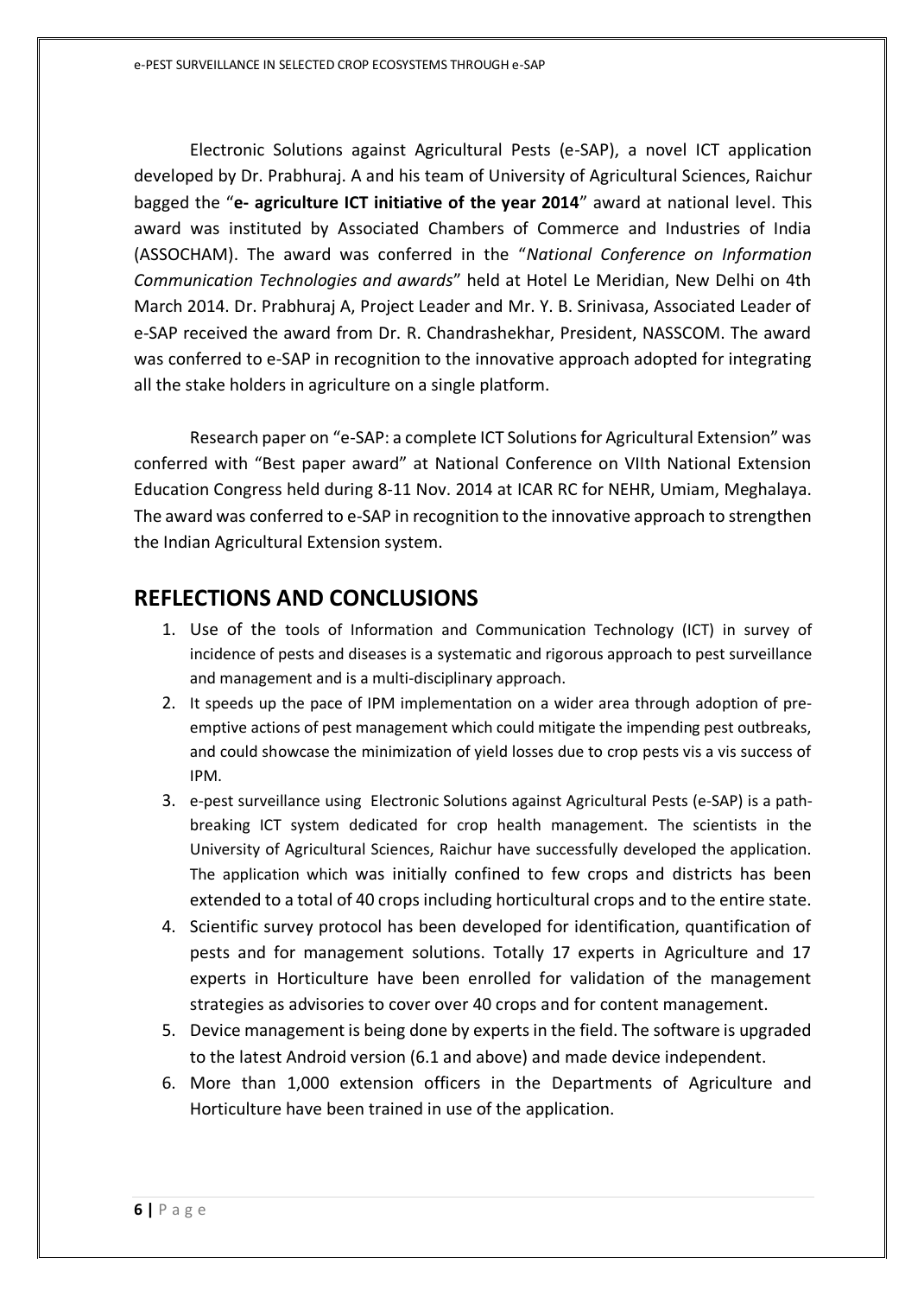- 7. Fields belonging to more than 32,000 farmers have been surveyed under e-pest surveillance and more than 1,00,000 advisories have been given. The application has been found to identify pest incidence with 90 to 95% accuracy.
- 8. Scientists have discovered many new pest problems in their areas of operation through e-SAP. Notable has been the white-tip disease of paddy and banana skipper. e-SAP has a provision for flagging difficult to identify problems in the field, which has resulted in these discoveries. More important has been the fact that identification of the new problems and their pest management strategies can be disseminated to the field devices in just minutes.
- 9. Procurement of ineffective (and sometimes, spurious) substances has drastically come down and the quantity of pesticides applied has also been according to the prescription/ package of practices, which has reduced the indiscriminate usage of pesticides. However, quantification of savings on use of pesticides is yet to be done.
- 10. Use of "e-pest surveillance system" as a tool in pest management, benefited the farmers in terms of lesser pest incidence vis-à-vis conservation of beneficial insects by timely action with appropriate plant protection measures and popularisation of eco-friendly management practices. The programme also benefited in terms of employment generation, knowledge sharing among technocrats and efficient extension of pest management technologies. This technology applied 1st time for the purpose of pest management in India has yielded encouraging response from all the stakeholders.
- 11. The application now acts as a connecting link among all stake holders (Farmer Field Officer – Scientist – Administrator – Policy maker) in agriculture and horticulture on a single platform on real time basis in the field of crop health management and harvest.

### **ACTION POINTS**

- 1. While the University of Agricultural Sciences, Raichur has made commendable efforts in developing the ICT based e-SAP for pest surveillance in over 40 crops and more than 1,00,000 advisories have been sent to the farmers, the impact of these advisories on pest management needs to be studied in detail. Procurement of ineffective (and sometimes, spurious) substances has been reported to have drastically come down and the quantity of pesticides applied has also been according to the prescription/ Package of practices, which has reduced indiscriminate usage of pesticides. However, quantification of savings on use of pesticides is yet to be done.
- 2. The application now has a data base of more than 1,00,000 farmers. This data base and the information generated through e-pest surveillance can be effectively analysed and converted into policy initiatives for integrated pest management measures.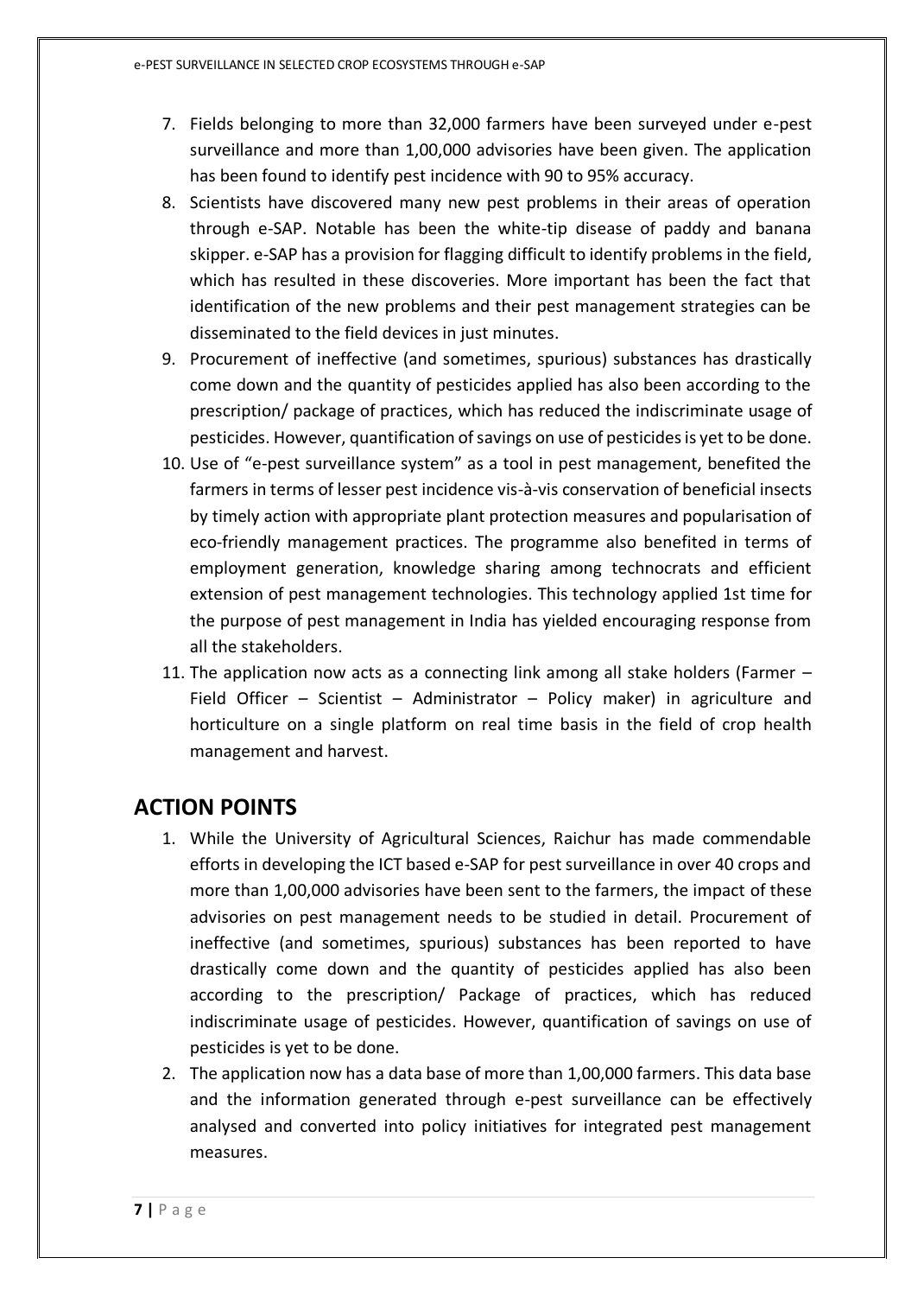- 3. Pest distribution map of some insects overlaid with climate data has been developed using the application. However, this has not been effectively used for contingent planning for pest management as also for future prediction of pest incidence. This should be urgently developed to enable the farmers to take up preventive measures. Besides, integration and convergence of disciplines is needed.
- 4. There is need to analyse the data generated in e-pest surveillance to assess:
- i. Whether the e-pest surveillance device developed is being optimally used by field functionaries and management solutions to pest incidence given to farmers?
- ii. Information on effective use of advisories can be obtained through "Follow Up" feature integrated in e-Sap app. Whether such analyses have been made to evaluate whether the farmers are making effective use of the advisories in management of pests in their farm?
- iii. Whether e-solutions provided are complete in all respects or there are areas which need to be developed further? This is reflected by the number of UDMs generated and resolved. It is understood that only a few UDMs have been generated showing the usefulness of the e-solutions provided. However, there is need to analyse the same.
- iv. The impact of use of e-pest surveillance device in management of pests and resultant impact of crop production.
- v. The nature of recommendations given as the indicators of level of understanding of the pests to be managed and corresponding research lacunae identified.
- vi. The impact of e-SAP use on the economics of crop production needs to be worked out.
- vii. Whether any policy initiatives are required in management of pests based on epest surveillance data generated?
- 5. The process of ICT protocol developed by scientists may be patented.
- 6. There is need for capacity building on e-SAP both at implementation level as well as farmers level in addition to the line departments. It is understood that four state level workshops were conducted in all Agril. Universities involving scientists, department officials, public and private sector agri entrepreneurs, progressive farmers, NGOs, FPOs and SHGs. And several department level master's trainees trainings were conducted at different places of Karnataka in a capacity building programme. The details are, however, not available.
- 7. There is need for ground truthing of data base on its reliability and acceptability and impact.
- 8. The operational details and economics of dissemination of the technology needs to be worked out and it should be user friendly.
- 9. Strategies for sustaining the e-SAP technology for its maintenance needs to be worked out.